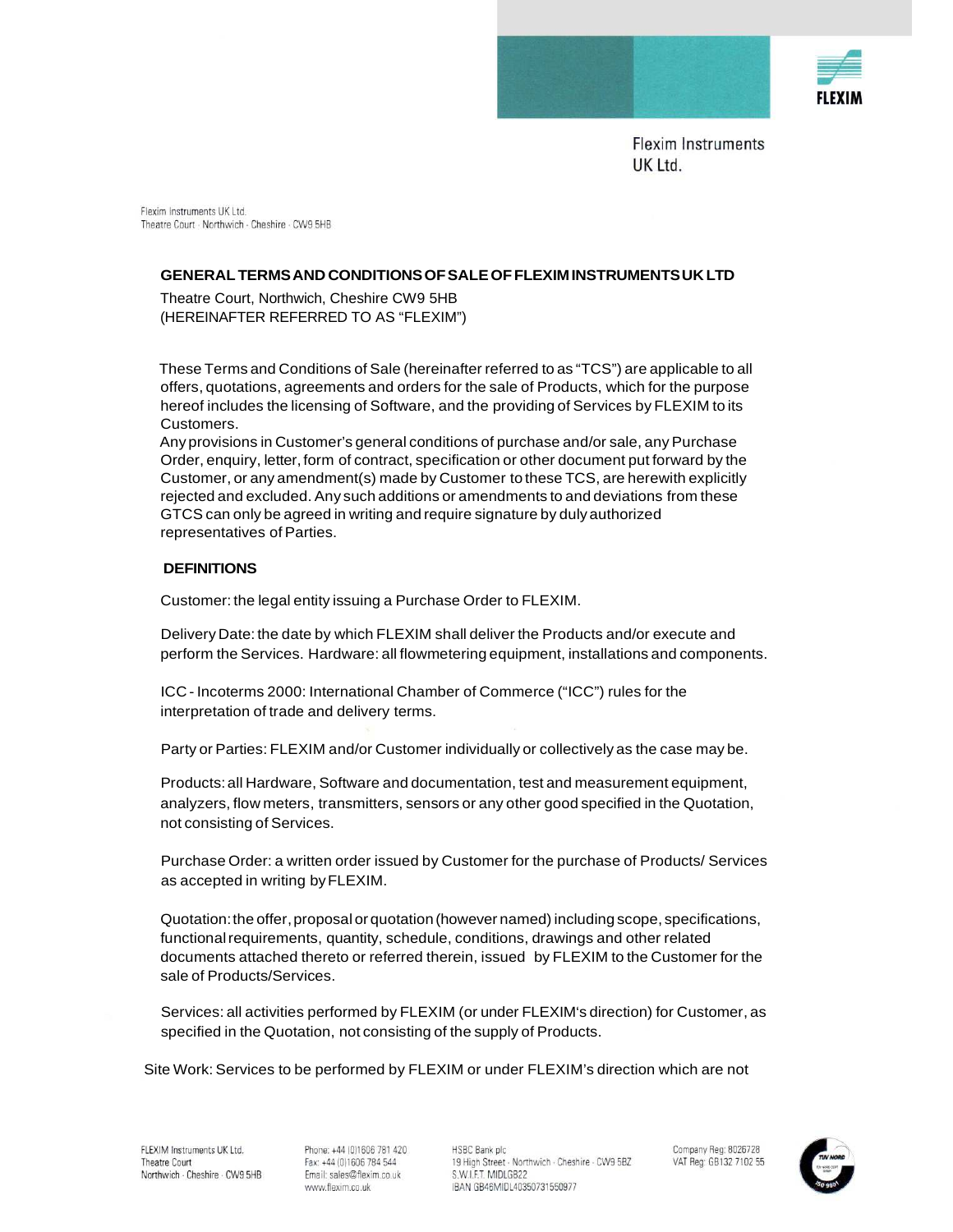

Flexim Instruments UK Ltd. Theatre Court · Northwich · Cheshire · CW9 5HB

#### performed at FLEXIM premises.

Third Party Products: Non-FLEXIM products which are delivered to FLEXIM's premises for the purpose of a) reselling to the Customer b) integration with the Products or c) the testing of the Products.

Variation Order: a written document issued by Customer and accepted in writing by FLEXIM for the variation of an existing Purchase Order.

### **QUOTATION AND PURCHASE ORDER**

Any Quotation issued by FLEXIM shall be without engagement and the price stated therein shall remain valid for a maximum period of thirty (30) days calculated from the date of the Quotation. Technical specifications, dimensions, designs, drawings, illustrations, catalogues, use statistics, weights etc. used by FLEXIM in a Quotation, are drawn up by FLEXIM to the best of its ability, but do not bind FLEXIM unless expressly agreed to in writing. FLEXIM shall be free (at its sole discretion) to accept or refuse Customer's Purchase Orders.

### **DELIVERY AND PRICE**

A minimum order value of £100.00 net applies per order and if it is not met, an additional handling charge of £15.00net shall be invoiced. All prices for Products are calculated on the basis of deliveries ex FLEXIM-office / production- / distribution facility which is "Ex Works" in accordance with the ICC – Incoterms 2000. Prices for Services are calculated, applying then prevailing rates in the FLEXIM pricelist. All prices and rates are exclusive of VAT, transport, packaging, travel, lodging and installation, import duties and other taxes, levies or costs. Transport insurance will be charged with 0.5% of the invoiced value of goods. The Delivery Date is not a deadline and in the event of late delivery, FLEXIM shall notify the Customer in writing as soon as possible, identifying the reasons for the delay. The delivery time is calculated from acceptance of Customer's Purchase Order by FLEXIM, or, in case it has been agreed that Customer shall make a deposit, prepayment and/or shall pay a security, from the date FLEXIM has received the relevant Customer payment. The Delivery Date may be extended if Customer requests Variation Orders.

If dispatch or shipment is delayed at the Purchaser's request by more than one month after notice of the readiness for dispatch was given, the Purchaser may be charged, for every month commenced, storage costs of 0.5 % of the price of the items of the Supplies, but in no case more than a total of 5%.

Partial Supplies shall be allowed, unless prior agreement has been made with the Purchaser. The Purchaser shall not refuse to receive Supplies due to minor defects.

### **PAYMENT**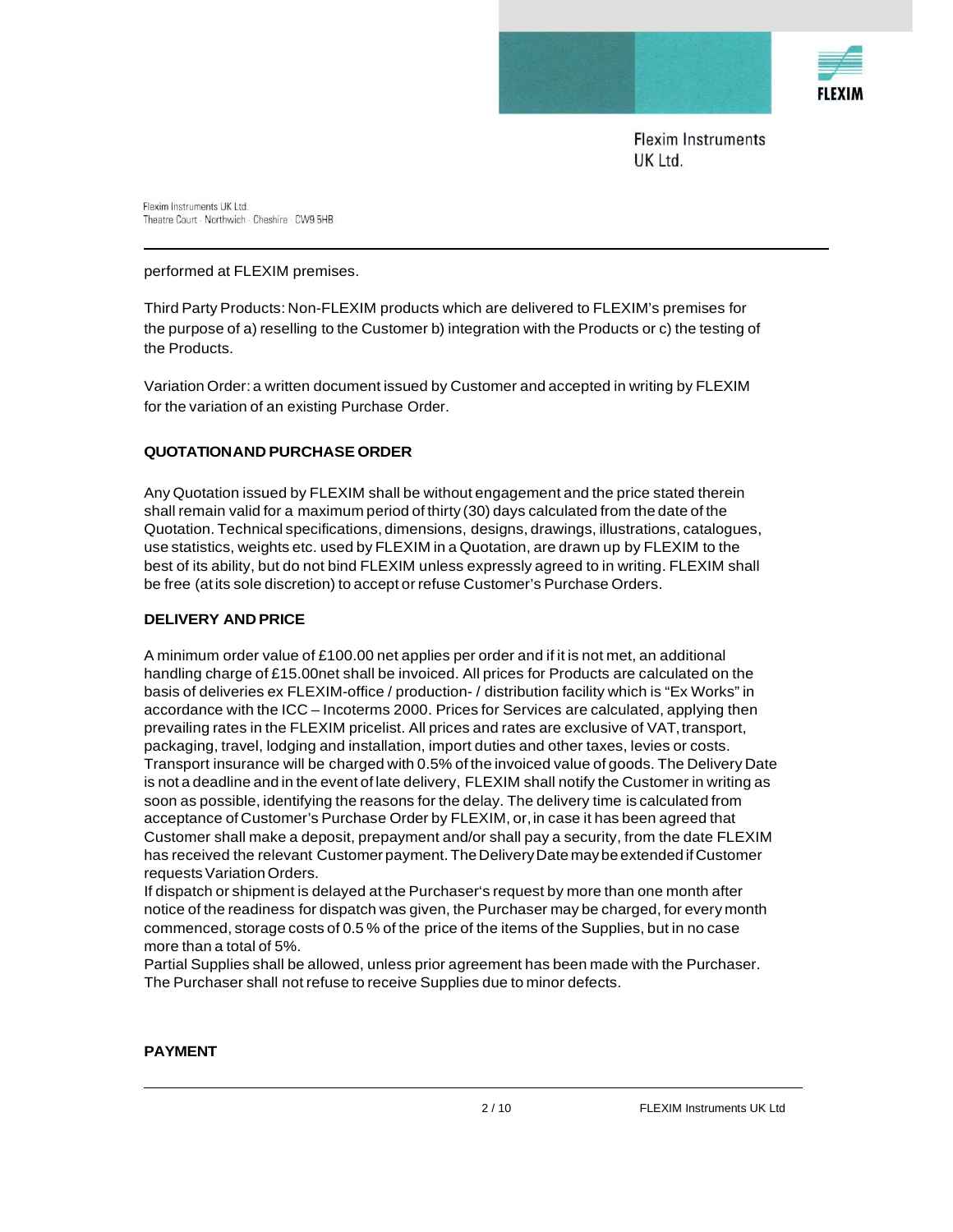

Flexim Instruments UK Ltd. Theatre Court · Northwich · Cheshire · CW9 5HB

Payment shall be made by Customer within thirty (30) days from invoice date. Payments must be made without any deduction or set-off into a bank account, designated by FLEXIM. All bank charges shall be for Customer's account. If Customer does not meet its payment obligations promptly or in full, Customer shall, without any further notice being required, be in default. Default interest to the amount of 8% over the actual discount rate of the European Central Bank will be charged in the event of payment delays, as far as not other provisions of the Statute apply. The foregoing shall apply in addition to FLEXIM's right, in case of Customer's late payment, to suspend the further execution of the Purchase Order or, to the extent the Purchase Order has not yet been executed, to terminate the same by means of a written notice, without prejudice to FLEXIM's right in the prevailing case to claim full compensation for any loss suffered.

# **PACKING**

Packing of the Products shall be in accordance with FLEXIM's standard procedures.

# **ACCEPTANCE TESTING**

Factory Acceptance Test (FAT) means the testing of the Products and/or Services according to FLEXIM's standard test procedures, based on the original quotation as approved by Customer. The FAT is carried out on FLEXIM's premises, eye-witnessed by Customer to verify the compliance of the Products and/or Services with the contractual requirements and the specification as quoted. If Customer, despite prior invitation and/or confirmation, has not been present at FAT, FAT is deemed to have taken place in Customer's presence. Completion of FAT shall result in the release of the Products and/or Services for shipment or performance, subject to all outstanding invoices having been paid by Customer. Site Acceptance Test (SAT) is the test carried out at the Customer's site to verify that no deterioration occurred to the Product(s) during shipment and installation of the delivery on Customer's site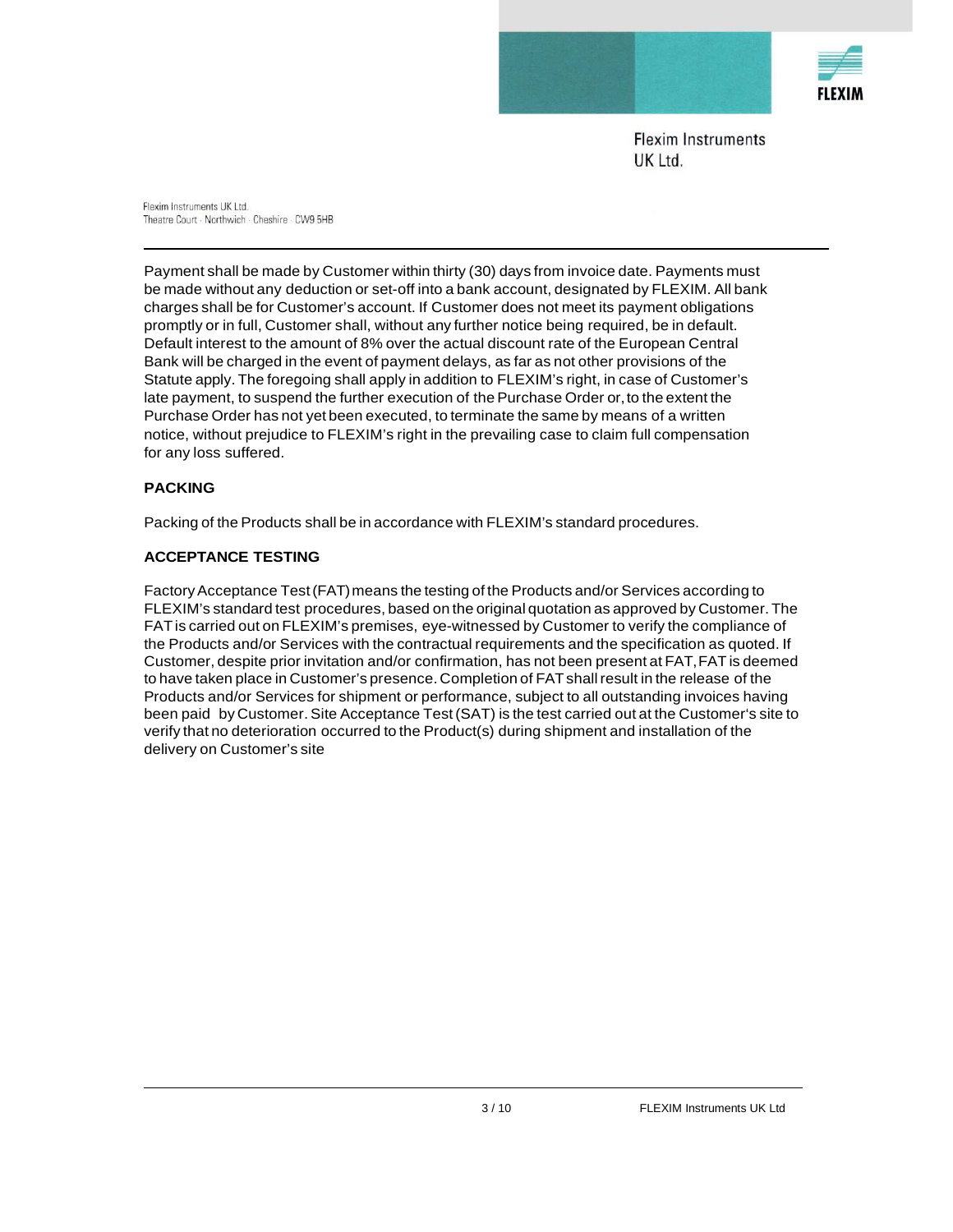

Flexim Instruments UK Ltd. Theatre Court - Northwich - Cheshire - CW9 5HB

#### **SITEWORK**

Unless otherwise agreed in writing, assembly/erection shall be subject to the following provisions:

1. The Purchaser shall provide at its own expense and in good time:

a) all earth and construction work and other ancillary work outside the scope of the Supplier, including the necessary skilled and unskilled labour, construction materials and tools,

b) the equipment and materials necessary for assembly and commissioning such as scaffolds, lifting equipment and other devices as well as fuels and lubricants,

c) energy and water at the point of use including connections, heating and lighting,

d) suitable dry and lockable rooms of sufficient size adjacent to the site for the storage of machine parts, apparatus, materials, tools, etc. and adequate working and recreation rooms for the erection personnel, including sanitary facilities as are appropriate in the specific circumstances. Furthermore, the Purchaser shall take all measures it would take for the protection of its own possessions to protect the possessions of the Supplier and of the erection personnel at the site,

e) protective clothing and protective devices needed due to particular conditions prevailing on the specific site.

2. Before the erection work starts, the Purchasershall make availableof its own accord any information required concerning the location of concealed electric power, gas and water lines or of similar installations as well as the necessary structural data.

3. Prior to assembly or erection, the materials and equipment necessary for the work to start must be available on the site of assembly/erection and any preparatory work must have advanced to such a degree that assembly / erection can be started as agreed and carried out without interruption. Access roads and the assembly/erection site itself must be level and clear.

4. If assembly, erection or commissioning is delayed due to circumstances for which the Supplier is not responsible, the Purchaser shall bear the reasonable costs incurred for idle times and any additional travelling of the Supplier or the erection personnel.

5. The Purchaser shall attest to the hours worked by the erection personnel towards the Supplier at weekly intervals and the Purchaser shall immediately confirm in writing if assembly, erection or commissioning has been completed.

6. If, after completion, the Supplier demands acceptance of the Supplies, the Purchaser shall comply therewith within a period of two weeks. In default thereof, acceptance is deemed to have taken place. Acceptance is also deemed to have been effected if the Supplies are put to use, after completion of an agreed test phase, if any.

Additionally in respect of Site Work to be performed by FLEXIM, Customer shall ensure the following:

- Site Work can be commenced and continued unhindered and undisturbed from the moment of arrival of FLEXIM's personnel.

- Site Work can be performed during and outside normal working hours.

- - Mandatory government permits have been obtained.

- Strict adherence to all reasonable directions given by FLEXIM to ensure the proper performance of the Purchase Order.

- - Availability at Customer's site of suitable and secure space for storing Products,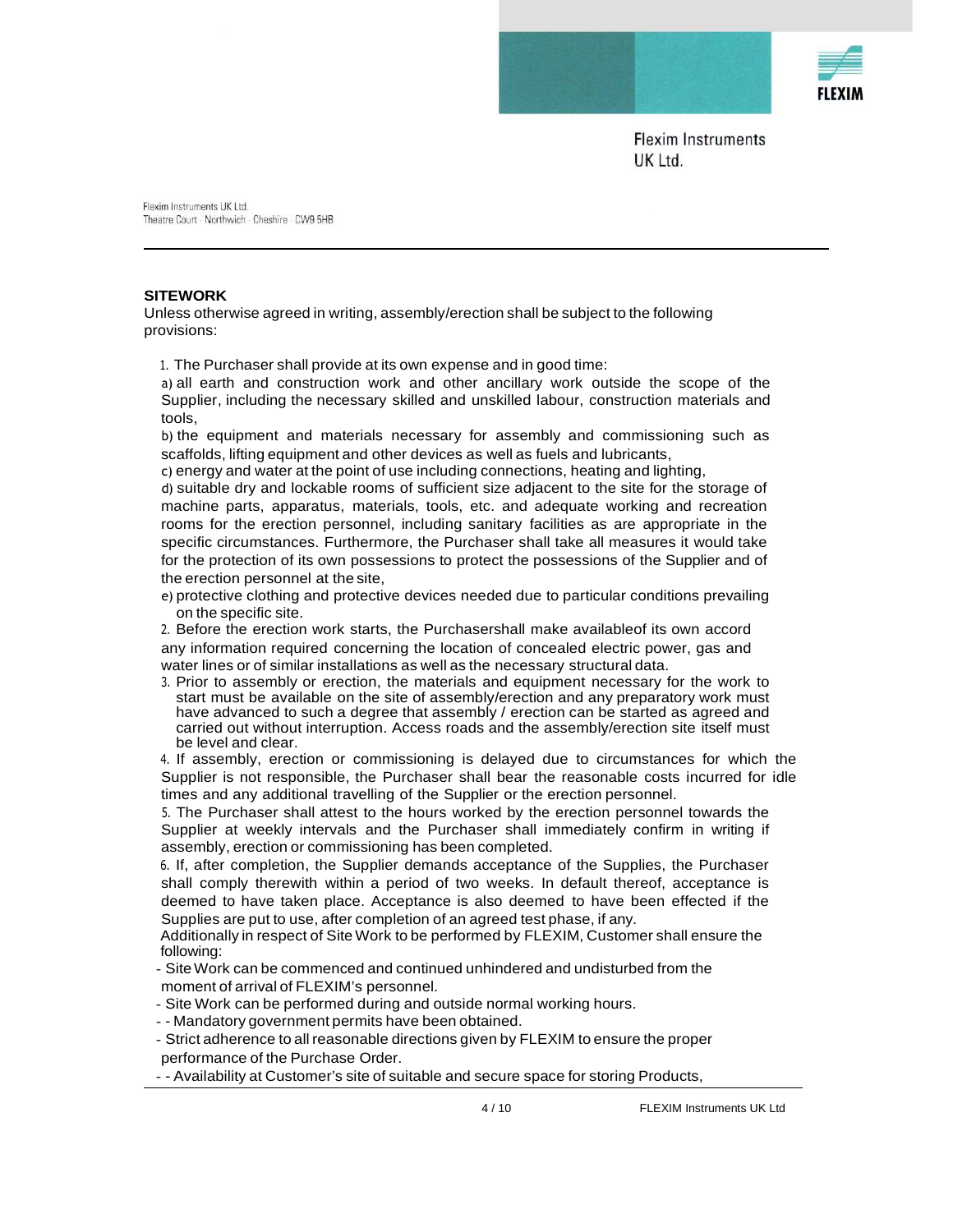

Flexim Instruments UK Ltd. Theatre Court · Northwich · Cheshire · CW9 5HB

materials and tools of FLEXIM for performing the Site Work, as well as a telephone for communications outside Customer's site. Customer shall be liable for all damage to and loss of Products, materials, tools and instruments from any cause during storage on Customer's site.

- Suitable and safe facilities for FLEXIM's personnel in the immediate vicinity of the Site Work.
- Physical safety of FLEXIM's personnel; Customer's Health and Safety program (including evacuation and emergency plans) shall be applicable to FLEXIM personnel. Customer shall be wholly liable for damages and losses arising from the death of or physical injury to FLEXIM personnel, resulting from Customer's failure to meet this obligation.
- Applying for and obtaining of all necessary Site Work permits and licenses as required for FLEXIM's personnel, as well as prior notification to FLEXIM of all relevant rules and procedures in connection therewith.
- Messing facilities are available.
- The Customer's facilities and services described in this article are available to FLEXIM free of charge.

# **VARIATION ORDERS**

In case of variations which affect or may affect a Purchase Order, Customer shall notify FLEXIM in writing. Upon FLEXIM's receipt of such notification, FLEXIM will inform Customer in writing: (i) whether or not such variations are acceptable, (ii) price- and/or schedule impact (if any) and (iii) any other commercial or technical impacts or conditions (if any). Only upon receipt of Customer's written confirmation of acceptance of FLEXIM's informed/proposed impacts and conditions and upon Customer's compliance with any consequent obligations (if applicable) such as advanced payments, amendments of payment vehicles or the submission of additional information, FLEXIM shall incorporate and proceed with the above variations after signature by both Parties of the relevant Variation Order. In case such variations result in loss of time and/or additional costs, FLEXIM shall be entitled to extend the delivery time and/or to a reimbursement of additional costs, even if the variations are cancelled by Customer afterwards.

# **TITLE AND RISK**

Title to the Products/Services is reserved and shall transfer to Customer upon full payment by Customer. Risk to the Products/Services shall transfer to Customer upon delivery.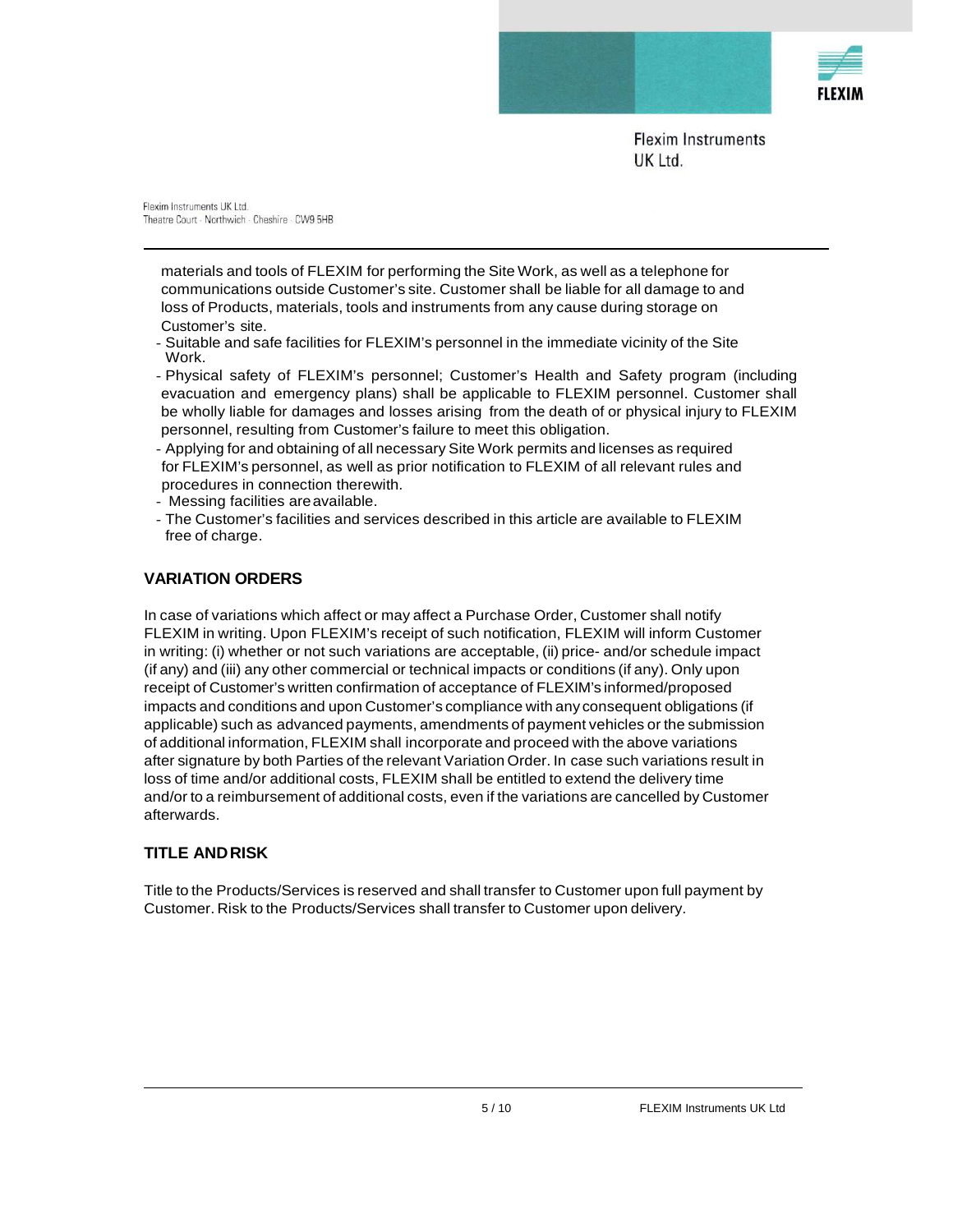

Flexim Instruments UK Ltd. Theatre Court · Northwich · Cheshire · CW9 5HB

## **INTELLECTUAL PROPERTY RIGHTS**

FLEXIM remains the owner of all intellectual property rights in the Products and the results of Services, including inventions, models, designs, schedules, drawings, illustrations, catalogues, manuals and all other documentation etc. comprised therein as supplied to Customer. Customer shall not copy, reproduce or circulate the above in whole or in part, without the prior written permission of FLEXIM. Nothing in these TCS or any Purchase Order or Quotation is in- tended to or shall have the effect of vesting in or transferring to Customer rights in FLEXIM's or its affiliates' or its or their suppliers' Software, methods, know-how or other intellectual property, regardless of whether such intellectual property was created, used or first reduced to practice in tangible or intangible form in the course of performance of the Services, whether solely by FLEXIM or jointly with Customer. FLEXIM reserves any industrial property rights and/or copyrights pertaining to its cost estimates, drawings and other documents (hereinafter referred to as "Documents"). The Documents shall not be made accessible to third parties without the Supplier's prior consent and shall, upon request, be returned without undue delay to the Supplier if the contract is not awarded to the Supplier.

### **SOFTWARE LICENSE CONDITIONS**

FLEXIM declares to the best of its knowledge that it is entitled to license and adapt the Software as necessary for the proper execution of the relevant Purchase Order. The ownership of, and all intellectual property rights in Software shall at all times remain with FLEXIM or its licensors. Software is made available to Customer on the following licensing conditions:

The Purchaser shall have the non-exclusive right to use standard software, provided that it remains unchanged, is used within the agreed performance parameters, and on the agreed equipment. The Purchaser may make one back- up copy without express agreement.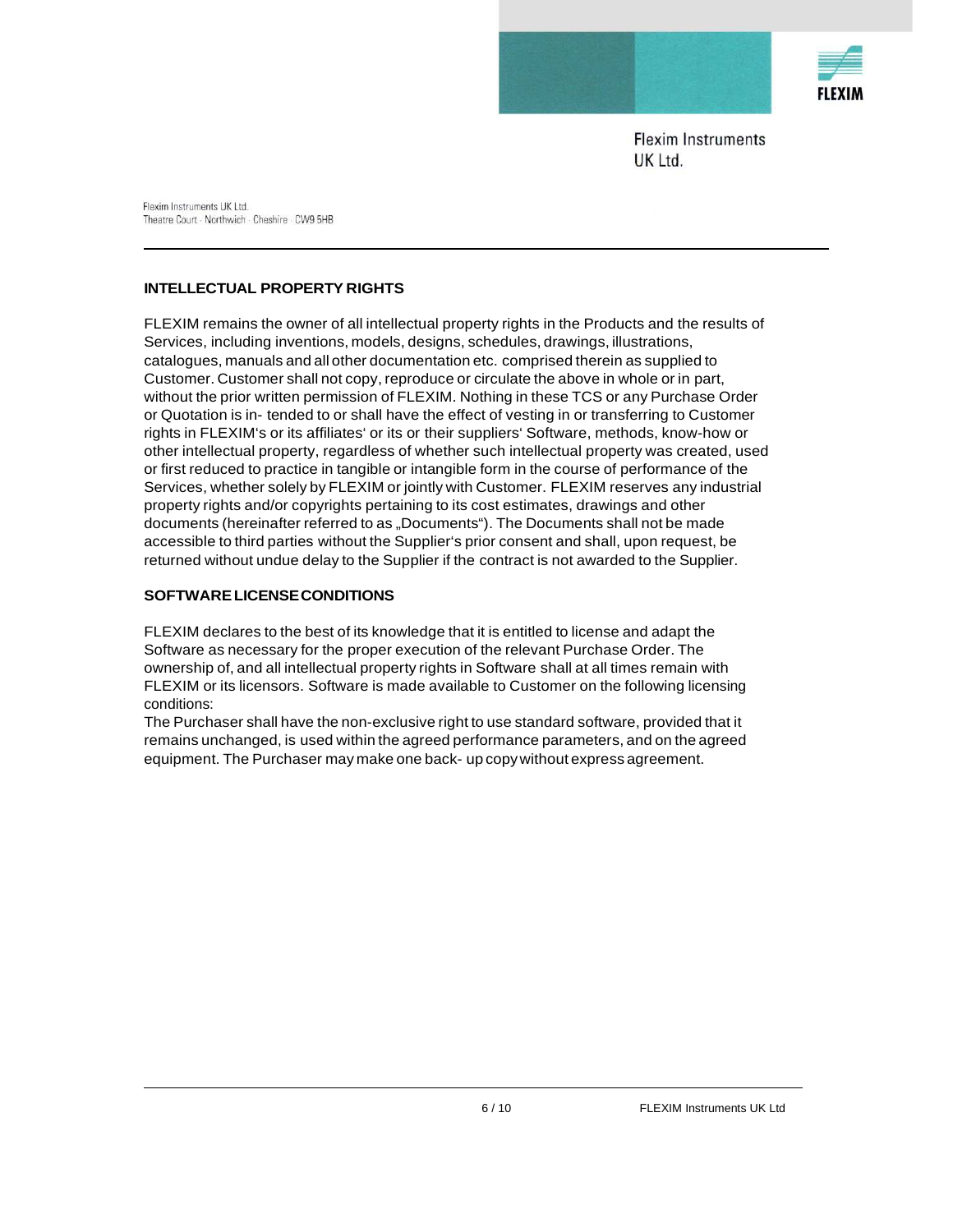

Flexim Instruments UK Ltd. Theatre Court · Northwich · Cheshire · CW9 5HB

#### **WARRANTY**

The Products are warranted to be free from defects in material and workmanship for a period of twenty-four (24) months from the Delivery Date. FLEXIM assumes no warranty responsibility in the event of (i) improper handling, storage or use; (ii) attempted renovation, repair, calibration or replacement of parts by any third party other than authorized by means of prior written approval by FLEXIM; (iii) normal wear and tear; or (iv) other cause of defect not exclusively attributable to FLEXIM.

If Third Party Products are supplied, the terms of warranty of the supplier of such products shall apply if transferable.

Subject to the remaining provisions herein, Products found to be defective shall be repaired or replaced at FLEXIM's sole discretion at its premises with transportation charges prepaid by Customer. Dismantling of the defective part or Product, re-installation of the

repaired/replaced part or Product and re-commissioning shall be the responsibility of Customer. Any warranty claim shall be made in writing within the aforementioned warranty period and will be handled during FLEXIM's normal working hours. Customer shall be responsible for delivering to FLEXIM the defective part or Product clean and free from any substance that may affect health. Upon Customer's request and FLEXIM's acceptance, FLEXIM may dispatch at Customer's cost, its service engineer(s) during FLEXIM's normal working hours, to repair the defect and/or investigate its cause. With respect to the providing of Services, FLEXIM warrants that the engaged personnel will execute the Services in accordance with the level of diligence, knowledge and craftsmanship which is standard in the industry.

THIS WARRANT IS IN LIEU OF ALL OTHER LIABILITYOR WARRANTIES ON THE PART OF FLEXIM, EXPRESS OR IMPLIED. ALL IMPLIED WARRANTIES INCLUDING IMPLIED WARRANTIES OF MERCHANT ABILITY AND FITNESS FOR A PARTICULAR PURPOSE ARE EXPLICITLY EXCLUDED AND DISCLAIMED. The foregoing shall constitute the exclusive remedies for any breach by FLEXIM of its warranties.

Warranty Limitations: Some products and components like the thermo elements, resistance thermometers, coupling paste, gaskets etc. are consumables und have a limited life time. FLEXIM only Warranty's that the properties and functions of these items fulfils the corresponding specification. The Warranty on the rechargeable batteries is of 6 months. The higher limit of the temperature range of the high temperature transducers is not meant as a temperature for permanent operation. A prolonged use of the transducers at the maximal temperature can shorten their life time. The suitability (chemical resistance) of the materials indicated in the quotation or in the specification sheets has to be controlled by the customer. The materials indicated in the quotation or at the latest in the confirmation of the order are binding.

Many delivered products are calibrated under reference conditions at the factory. The accuracies specified in the calibration certificate are reference accuracies. If a customer has concerns about the accuracy of a calibrated instrument during the validity period of the Warranty, and a recalibration at the factory shows that the accuracy of the instrument lies within the specifications, the customer shall bear the costs of the recalibration.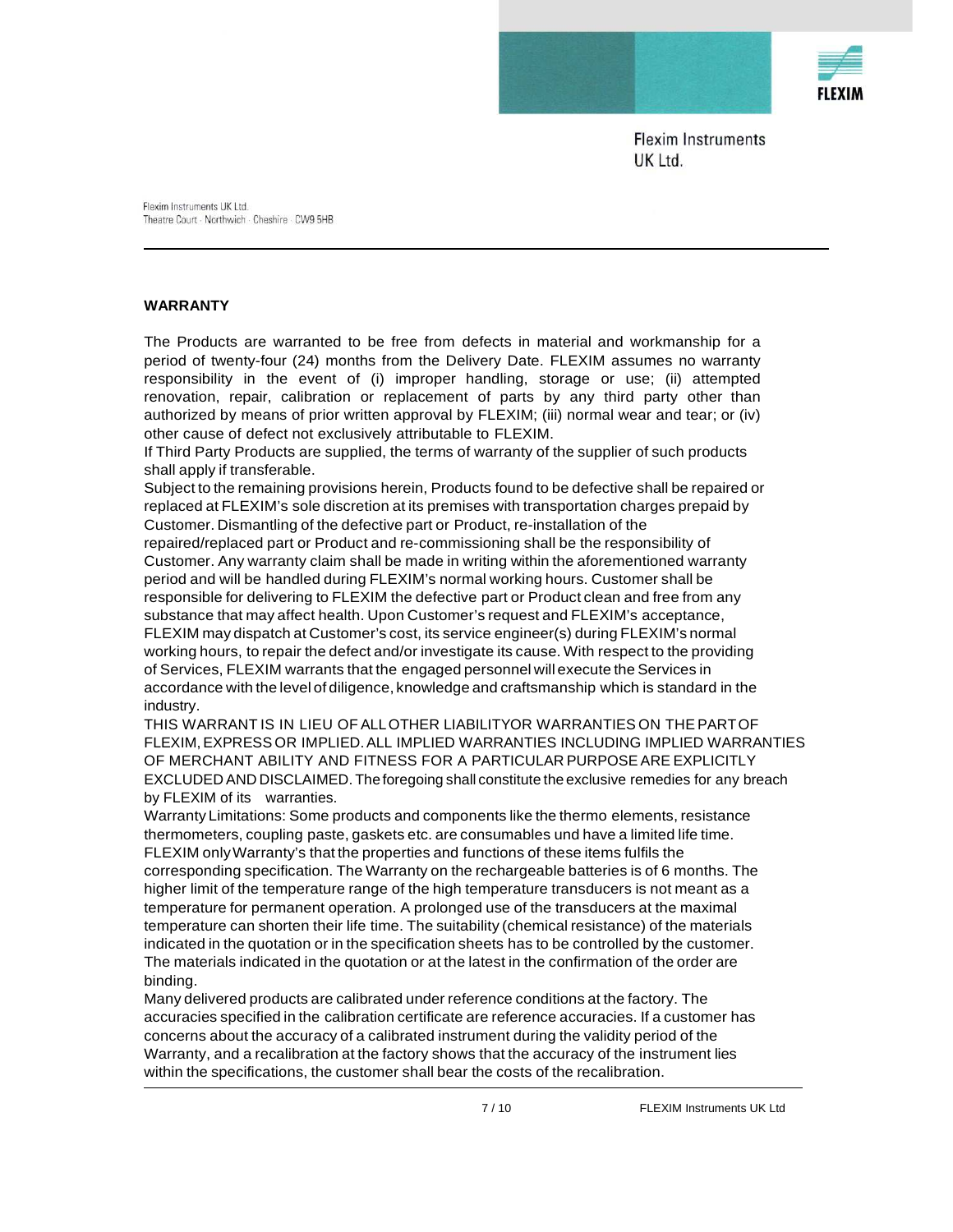

Flexim Instruments UK Ltd. Theatre Court · Northwich · Cheshire · CW9 5HB

# **LIMITATION OF LIABILITY**

Nothing in these TCS shall have the effect of excluding or restricting the liability of FLEXIM: (i) for death or personal injury resulting from its negligence; (ii) for any fraudulent misrepresentation; or (iii) for liability which may not otherwise be limited or excluded under applicable law. FLEXIM's total liability towards Customer shall be limited to the compensation Customer paid or has to pay for the execution of that part of the individual Purchase Order, in

relation to which damage has occurred, but shall never be in excess of the maximum compensation paid by FLEXIM's insurance in respect of such damage. Furthermore, FLEXIM shall only be liable if such damage is a direct and exclusive consequence of negligence on the part of FLEXIM. Claims must be submitted to FLEXIM in writing within two (2) business days after occurrence of such particular damage. Customer shall be solely responsible for the protection of its electronic data and information through installation of the most recent computer virus detection programmes and the timely creation of back-up copies. FLEXIM shall never be liable for any damage, relating to the loss or mutilation of electronic data and information, nor for the restoring of same. Neither Party shall in any event be liable for any special, indirect or consequential damages of the other Party, including but not limited to, loss of profits, loss of business, interruption of business, lost goodwill, lost revenue and/or loss of business information, and regardless whether such damages are based on wrongful act, breach of contract, breach of warranty or other legal fault.

### **TERMINATION**

In the event FLEXIM has valid reasons to assume that Customer shall fail to perform any obligation under the Purchase Order or any agreement connected therewith without providing adequate security; or in case Customer

(i) fails to perform any obligation under the Purchase Order which, upon written notice by FLEXIM remains unfulfilled for thirty (30) calendar days thereafter; (ii) becomes subject to change of control or ownership; (iii) terminates or suspends its business activities, becomes insolvent, admits in writing its inability to pay its debts as they mature, takes the benefit of any statutory provision for the relief of insolvent debtors, enters into liquidation, makes an assignment for the benefit of creditors, makes an arrangement or composition with its creditors, becomes subject to direct control of a trustee, administrator or receiver of similar authority or becomes subject to any bankruptcy or insolvency proceedings; FLEXIM shall be entitled, immediately and without warning or notice of default and without any liability or prejudice to any other remedy and/or right which FLEXIM may have, either to claim immediate

fulfilment of Customer's obligations or cancel the Purchase Order, obtain possession of the Products and/or recover from Customer any amounts due.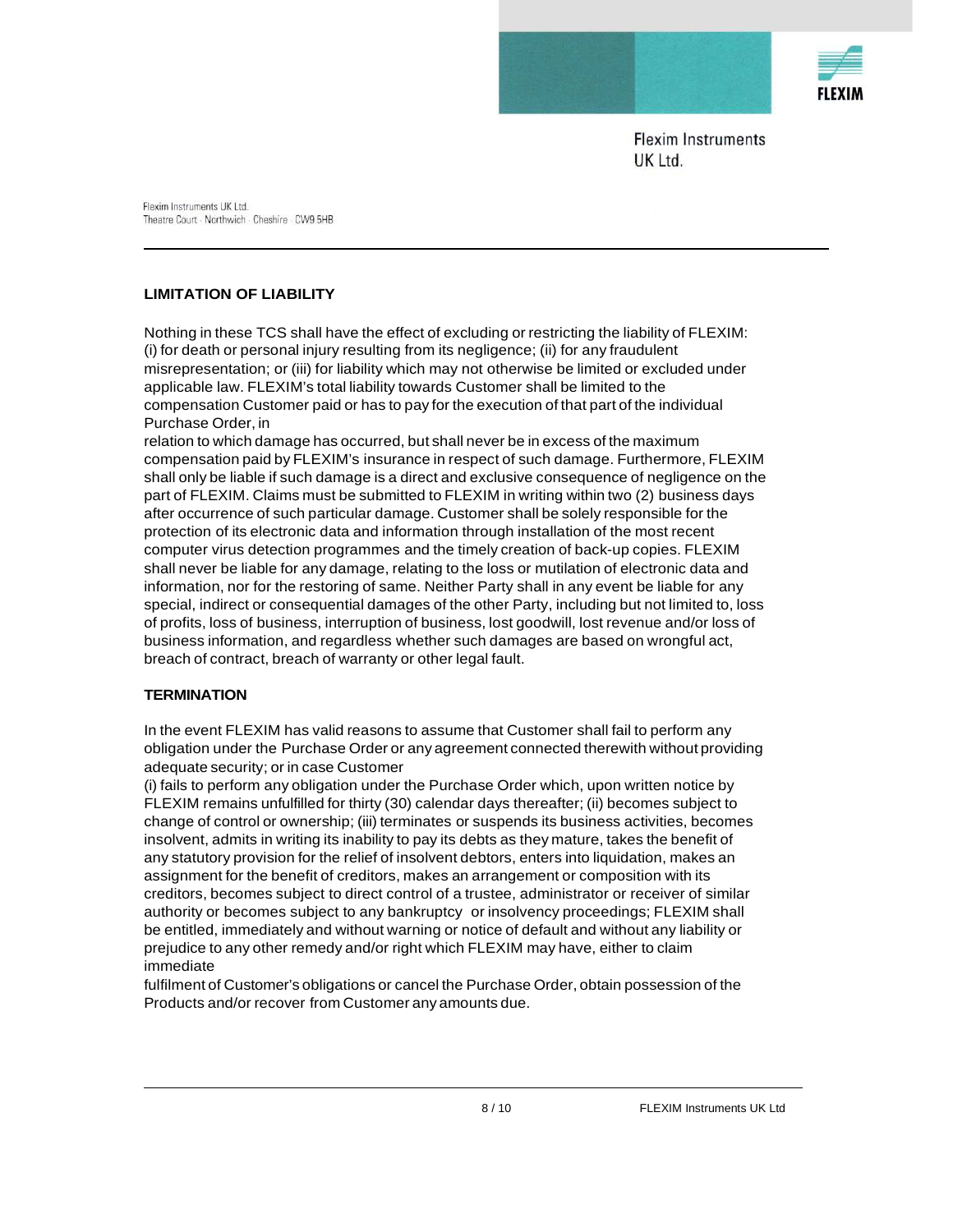

Flexim Instruments UK Ltd. Theatre Court - Northwich - Cheshire - CW9 5HB

## **FORCE MAJEURE**

Parties shall not be responsible for any delay or failure in performing their obligations under a Purchase Order, if due to Force Majeure. For the purpose hereof, Force Majeure shall mean a delay in or failure of the performance of obligations which is directly and solely attributable to events which are compelling, unforeseeable, unavoidable, outside of the invoking Party's control and not due to any fault and negligence on its part. Force Majeure may include, but is not limited to, the following events or circumstances:

- war, hostilities, invasion, acts of foreign enemies;
- rebellion, terrorism, revolution, insurrection, military or usurped power, civil war;
- riot, commotion, disorder, strike or lockout by persons other than the invoking Party's personnel;
- munitions, explosive materials, ionizing radiation or contamination by radio activity, except as may be attributable to FLEXIM's or Customer's use of such munitions, explosives, radiation or radio active material;

- natural catastrophes such as flood, earthquake, hurricane, typhoon or volcanic activity. In case of any of the above events, Parties will promptly notify the other Party of such delay or failure in writing and if a Force Majeure situation exceeds sixty (60) days, Parties shall have the right to terminate the Purchase Order without liability. In case of termination of the Purchase Order, goods belonging to Customer which are in the possession of FLEXIM shall be returned or held at Customer's expense and risk as from the termination date of the Purchase Order.

If FLEXIM has already partly met its obligations when a Force Majeure situation occurs or if FLEXIM can only partly meet its obligations, FLEXIM shall be entitled to invoice the part already performed and/or to be performed and the related payment shall be due by Customer.

### **CONFIDENTIALITY**

Either Party shall keep strictly confidential all of the other Party's confidential and sensitive information of which it becomes aware of in the course of the execution of a Purchase Order and Parties shall take adequate measures to ensure that their personnel and other engaged personnel shall equally comply with this confidentiality commitment. This confidentiality commitment shall not apply to information which (i) is already known to the recipient or is publicly available at the time of disclosure, (ii) is legally disclosed to the recipient by a third party without an obligation of confidentiality, (iii) becomes publicly available after disclosure without any fault of the recipient, (iv) recipient can prove is independently developed by the recipient without reliance or reference to the information of the discloser, or (v) is required to be disclosed by law or public order.